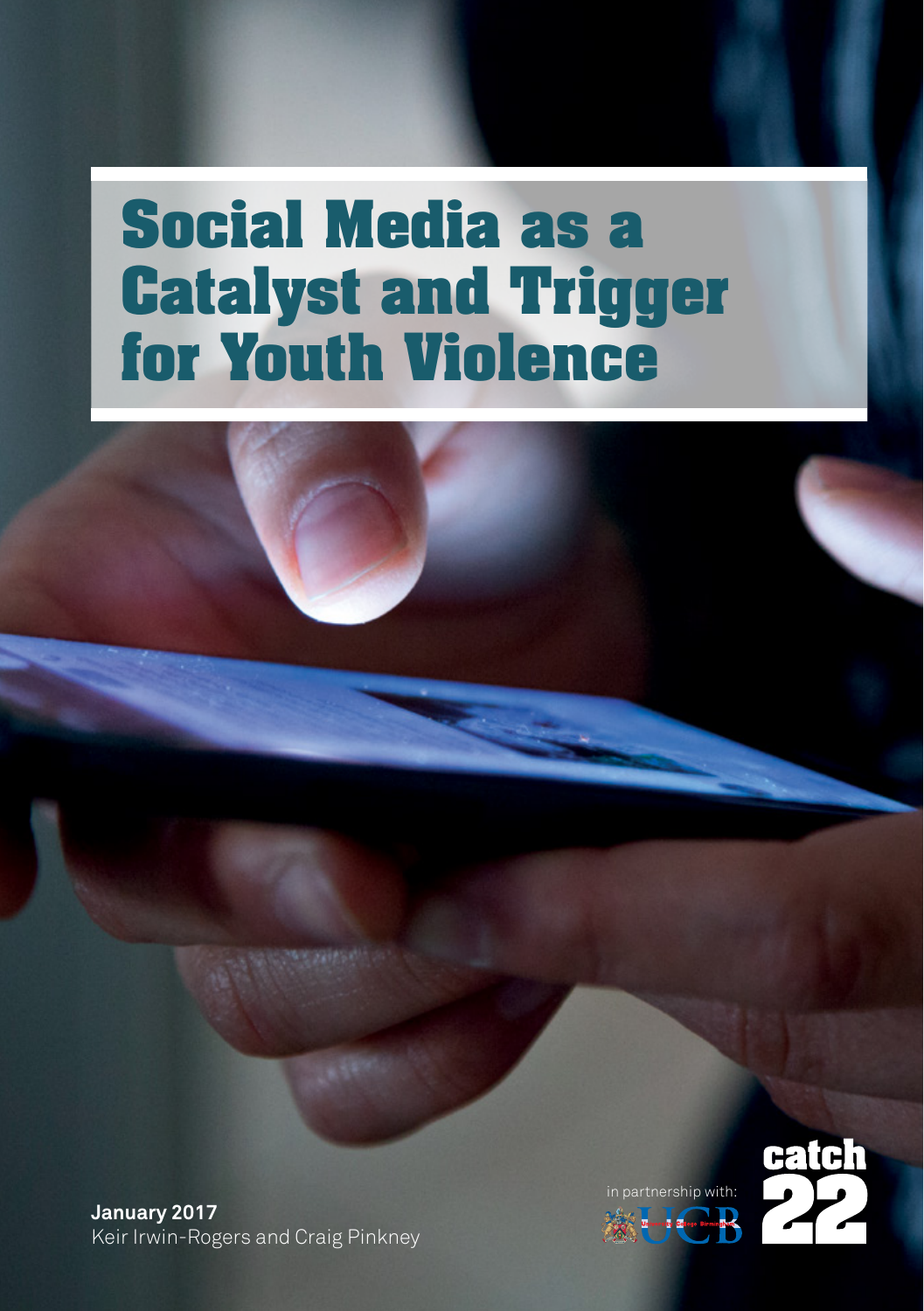## **Executive summary**

Social media now plays a central role in the lives of young people in the UK, with the vast majority of teenagers using smartphones and tablets to access online platforms throughout their waking hours. The integration of social media into the daily lives of young people has left online– offline boundaries increasingly blurred. Whilst online activity offers huge potential to enhance the quantity and quality of communication between people across the world, it also raises some serious challenges.

This report focuses on one of these challenges, namely, the links between young people's use of social media and youth violence. Whilst social media platforms are being used to glamorise, display and incite serious acts of violence, this content currently drifts under the radar of responsible adults and organisations which have the potential to respond to and challenge this behaviour.

The report makes for uncomfortable reading, particularly for those who work with young people and recognise the daily challenges that many face. The attitudes and behaviour of the young people discussed in this report must be viewed within the wider social and economic context of their lives. Many will have grown up in areas of socioeconomic deprivation, may be struggling to cope with serious issues around trauma stemming

from early childhood experiences and are therefore exhibiting attitudes and behaviours that are tragically understandable when considered in this context. All of the findings presented in this report are intended to be read in light of the above.

By highlighting the ways in which social media is acting as a catalyst and trigger for serious incidents of violence between young people in real life, the report provides a springboard for action and collaborative exchanges between a full range of stakeholders as we move forward. It identifies a number of measures aimed at preventing young people harming, and being harmed by, other young people as a result of activity on social media. Its recommendations, however, should not be taken as a fixed blueprint, but as a means of kick-starting the development of appropriate and effective policy and practice in this area.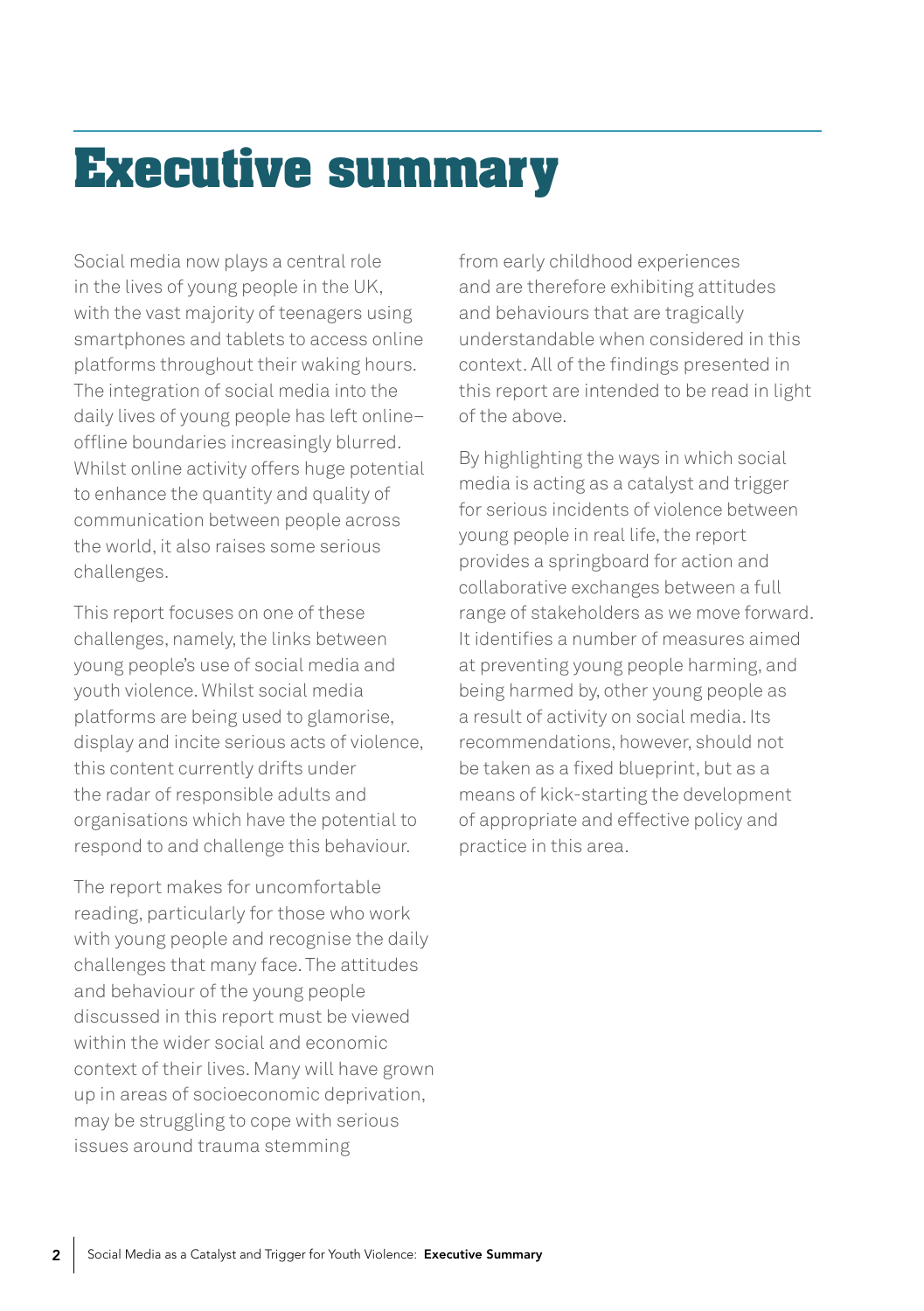# **Key findings**

- No holds barred online: Because social media is commonly perceived to be hidden from adults, a virtual free-forall space has emerged in which a small minority of young people share various forms of material that both display and incite serious incidents of violence in real life.
- Impact of the smartphone: Whilst some of the online activities discussed in this report have been occurring for several years, they now pose far greater challenges because of the recent developments in smartphone technology, which have radically altered both the nature and prevalence of young people's use of social media.
- Growing audience: By collapsing time and space, social media platforms are providing young people with unprecedented opportunities to disrespect one another. Before the advent of these platforms, incidents of violence, disrespect and provocation were typically confined to relatively small audiences, as well as a single location and point in time. Now, however, visceral displays of violence and disrespect are being captured via photographs and videos, and may be replayed at any time as the content spreads virally over multiple platforms. In addition, the enhanced audience

size facilitated by social media makes violent retaliation more likely because of the unprecedented potential for disrespectful online activity to undermine young people's perceived status and reputation.

Threats and provocation in music videos: Young people and professionals reported concerns around what they referred to as drill music videos, which threaten and provoke individuals and groups from rival areas. A clear distinction must be made between the vast majority of music videos that simply provide a raw reflection of the realities of young people's lives (content that does not provoke reallife violence), and a much smaller number of videos that go well beyond this, through displays of young people brandishing weapons, incendiary remarks about recent incidents of young people being seriously injured and killed, and explicit threats to stab or shoot specific individuals and members of rival groups.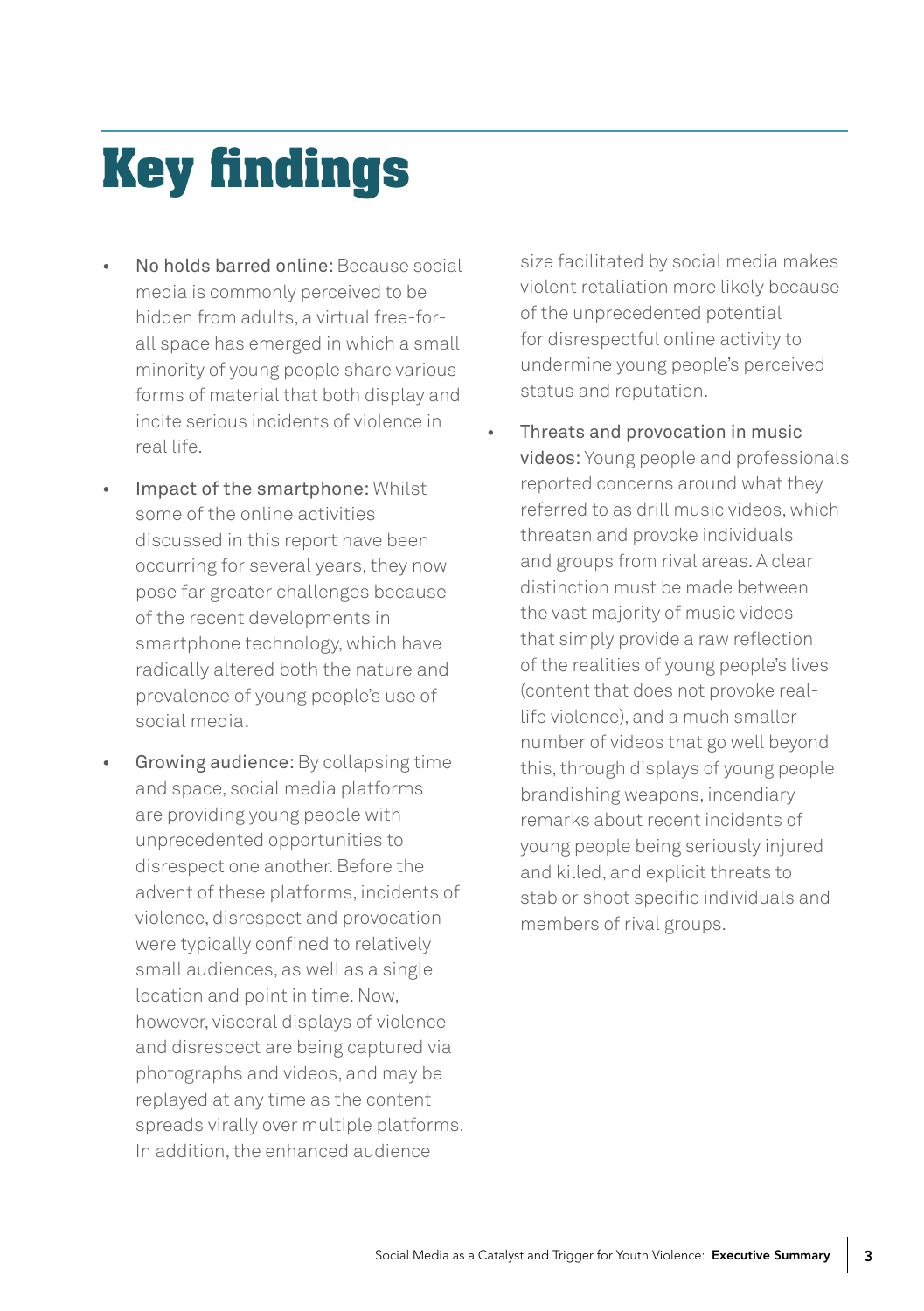- Violent intent is the exception rather than the norm: It is important to highlight that the vast majority of young people do not want to live the violent and risky lifestyles that are being glamorised in drill music videos. Many attempt to launch careers as music artists as a means of escaping life 'on road'. In addition, these videos should not be seen as a root cause of youth violence. According to young people and professionals, however, they are acting as a catalyst and trigger for serious incidents of face-to-face violence between young people.
- Daily exposure to online violence: A small minority of young people are exposed daily to social media content that displays or incites serious violence in real life. This includes uploads of photos and videos of individuals and groups trespassing into areas associated with rival groups, and serious incidents of theft and violence perpetrated against young people. Some of the latter are being taken within prison settingsand broadcast live over social media by prisoners with access to smartphones. Some social media accounts are dedicated entirely to archiving and sharing material that displays young people being seriously harmed, disrespected and humiliated.
- Social pressures: When young people are disrespected by content uploaded to social media, this can generate significant social pressure to retaliate in real life to protect their perceived status and reputation. Moreover, when young people witness graphic displays of real-life violence involving their friends and family, this can leave them suffering from significant levels of anxiety and trauma. Those who initially upload the content disrespecting a particular individual or group become prone to retaliatory acts of serious violence and theft, which in turn are often recorded and broadcast over social media, creating a vicious cycle of retaliation.
- Vulnerability of young women: Professionals and young people reported cases of girls being violently attacked and sexually assaulted by members of rival groups after appearing in content uploaded online. In addition, professionals described cases in which young women who commented on content uploaded to social media were subsequently groomed and pressured into risky activities such as holding and storing weapons or drugs.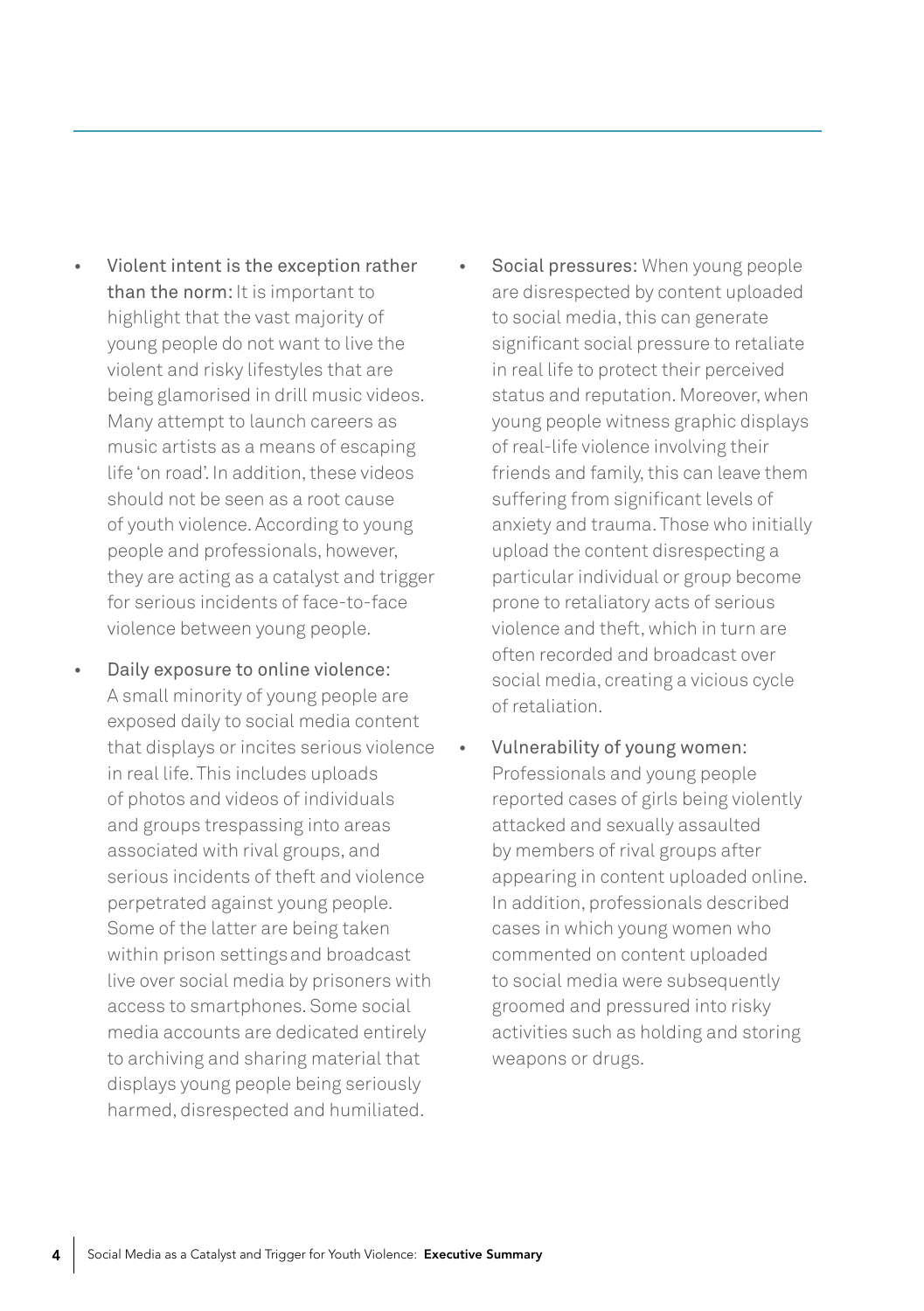• Negative implications for education and employment: The social media accounts of some people who selfidentify as being part of a street gang are being followed by tens of thousands of young people. This continuous lens into a seemingly seductive and lucrative lifestyle that glamorises violence and the pursuit of money through illegal activities such as drug distribution further undermines the commitment of some young people to education and legitimate forms of employment.

#### **Current responses**

- Limited response to online reports: Social media platforms typically advise young people to report content that displays or incites serious incidents of violence directly to the platform provider or advise young people to contact the police directly. A range of professionals, however, questioned the extent to which social media platforms are acting on young people's reports, suggesting that material that supposedly violates a platform's community guidelines often remains online.
- Lack of legal and organisational guidance: Whilst professionals such as police officers and youth outreach workers in some countries actively use social media to pick up on signs of increased tensions to preempt violence, in our focus groups and interviews UK professionals reported being more cautious around engaging with social media content. A key reason for this is a general lack of guidance on how frontline professionals can and should be using social media from both an organisational and legal perspective.
- Inadequate training: Many professionals describe current e-safety training as either nonexistent or narrowly focused on online chat rooms and internet forums. Such material is now outdated in an era of smartphone technology and social media applications.
- Limited supervision: Professionals and young people report that parents and carers typically provide very little oversight of, or engagement with, their children's use of social media.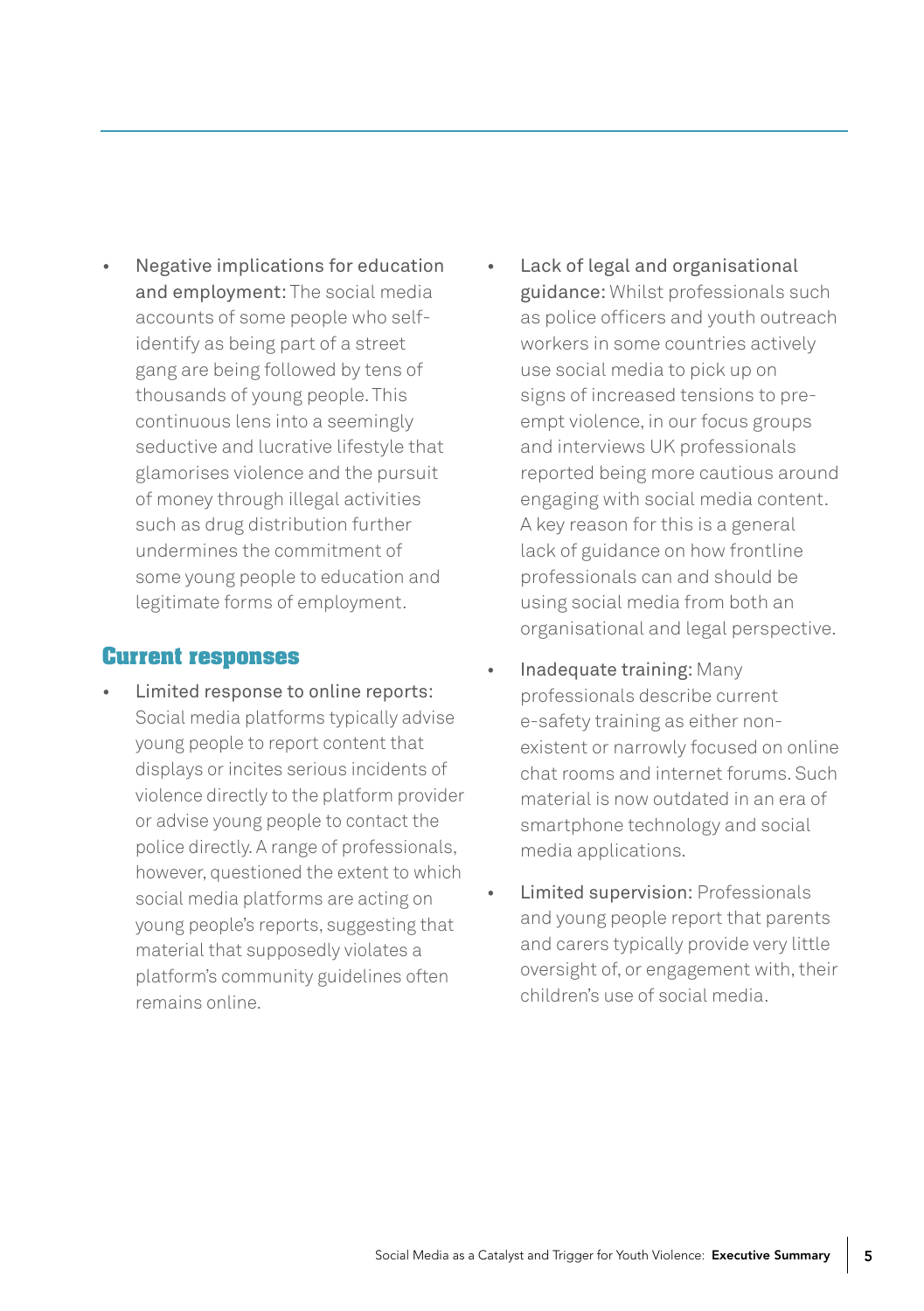## **Recommendations**

Whilst young people now have access to unprecedented tools of communication, a range of professionals, as well as parents and carers, currently lack the knowledge and skills to address the risks and challenges that are accompanying these advancements in technology. Frank and honest conversations, as well as prolonged and collaborative efforts, will be required from a range of stakeholders to effectively tackle this issue.

A range of groups and organisations have roles to play in tackling the links between young people's use of social media and serious youth violence. To this end, it is useful to distinguish between three distinct albeit complementary strategies: prevention, intervention and suppression.

#### **Prevention**

- All professionals working with young people, for example teachers, social workers, foster carers, youth workers and the police, should be provided with sufficient, up-to-date training on social media; this should be mandatory for those working with children and young people who are most at risk. Training should cover all of the main issues raised in this report, including specific content that focuses on the exploitation (sexual and otherwise) of young women.
- Further research should be commissioned on the links between activity on social media and the exploitation of young women. This research should generate concrete recommendations for policy and practice, and inform the future training of professionals working with children and young people.
- Online resources explaining the basics of the main social media platforms, as well as the importance of parents and carers providing oversight of their children's activity on social media, should be developed by the Home Office, widely shared and updated on a regular basis to keep pace with the evolving social media landscape..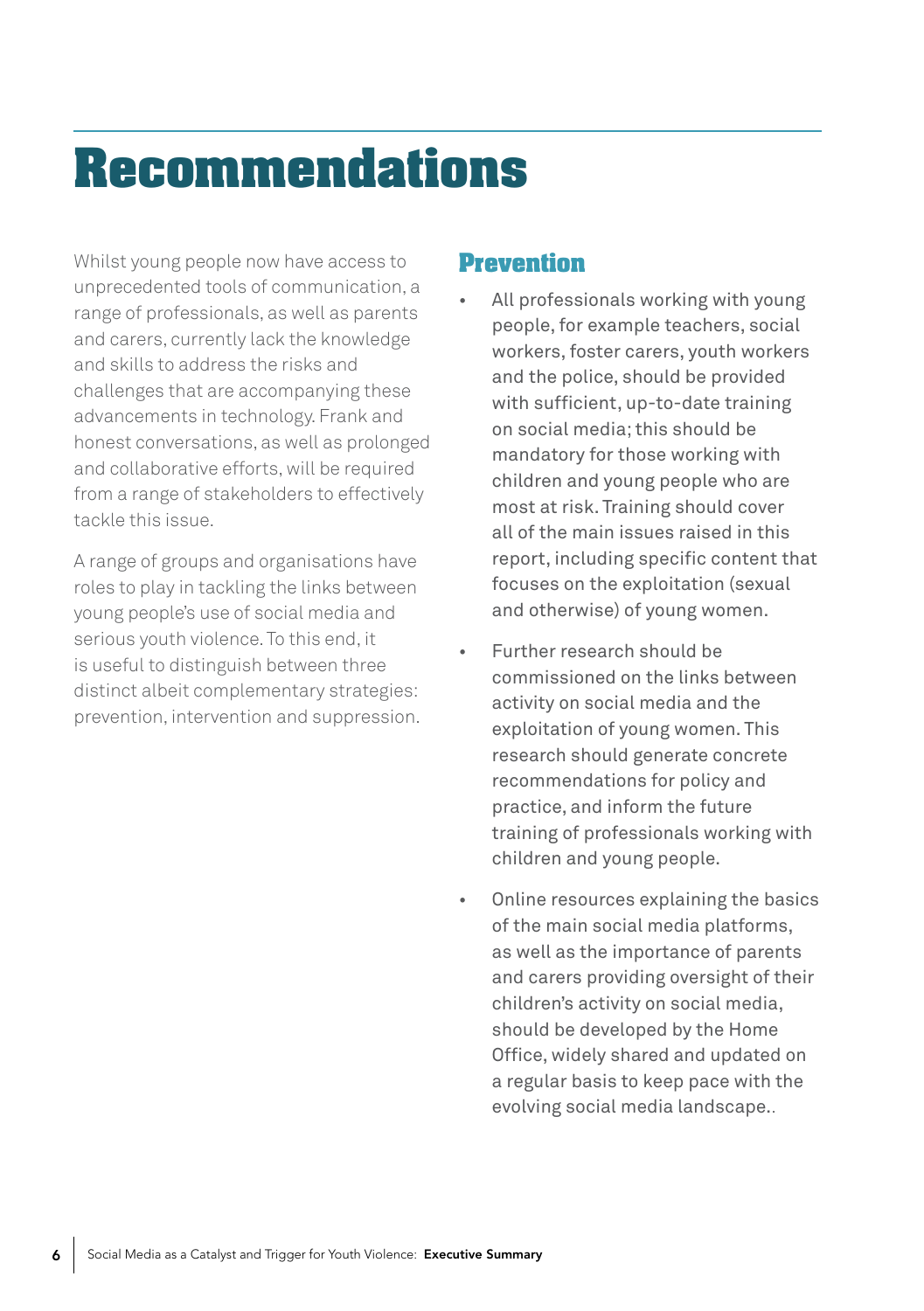#### **Intervention**

- Where appropriate, professionals working with young people should actively use social media (particularly online content that is fully public) to better inform and support their frontline practice.
- In light of the rapid evolution of social media platforms and smartphone technology in recent years, existing legislative guidance regulating the powers of public bodies to monitor online content should be revisited, with careful consideration given to the appropriate balance between respecting people's rights to privacy and the imperative of safeguarding vulnerable children and young people.
- The Home Office should provide comprehensive guidance on what constitutes appropriate and acceptable use of social media to a full range of stakeholders, which includes the police, teachers and social workers.
- Voluntary, charitable and social enterprise organisations should provide similar guidance to their frontline practitioners.

#### **Suppression**

- All social media providers should provide a clear and simple process for users to report online content that violates the platform's own guidelines directly to the platform provider, highlighting that this process will be fully anonymous.
- Platform providers should ensure that they have efficient procedures in place to remove content that is deemed inappropriate in accordance with their own guidelines. When content is removed, a specific rationale should be provided to the relevant user or displayed on the webpage concerned.

### **About the research**

This report is based on research comprising three main components. First, a six-month period of analysis of the following social media platforms: Twitter, YouTube, Snapchat, Instagram and Periscope. Second, discussions with key stakeholders, including young people's advocates, gangs and serious youth violence workers, young people themselves, the police and managers of local authority gangs teams. And third, an international review of relevant literature.